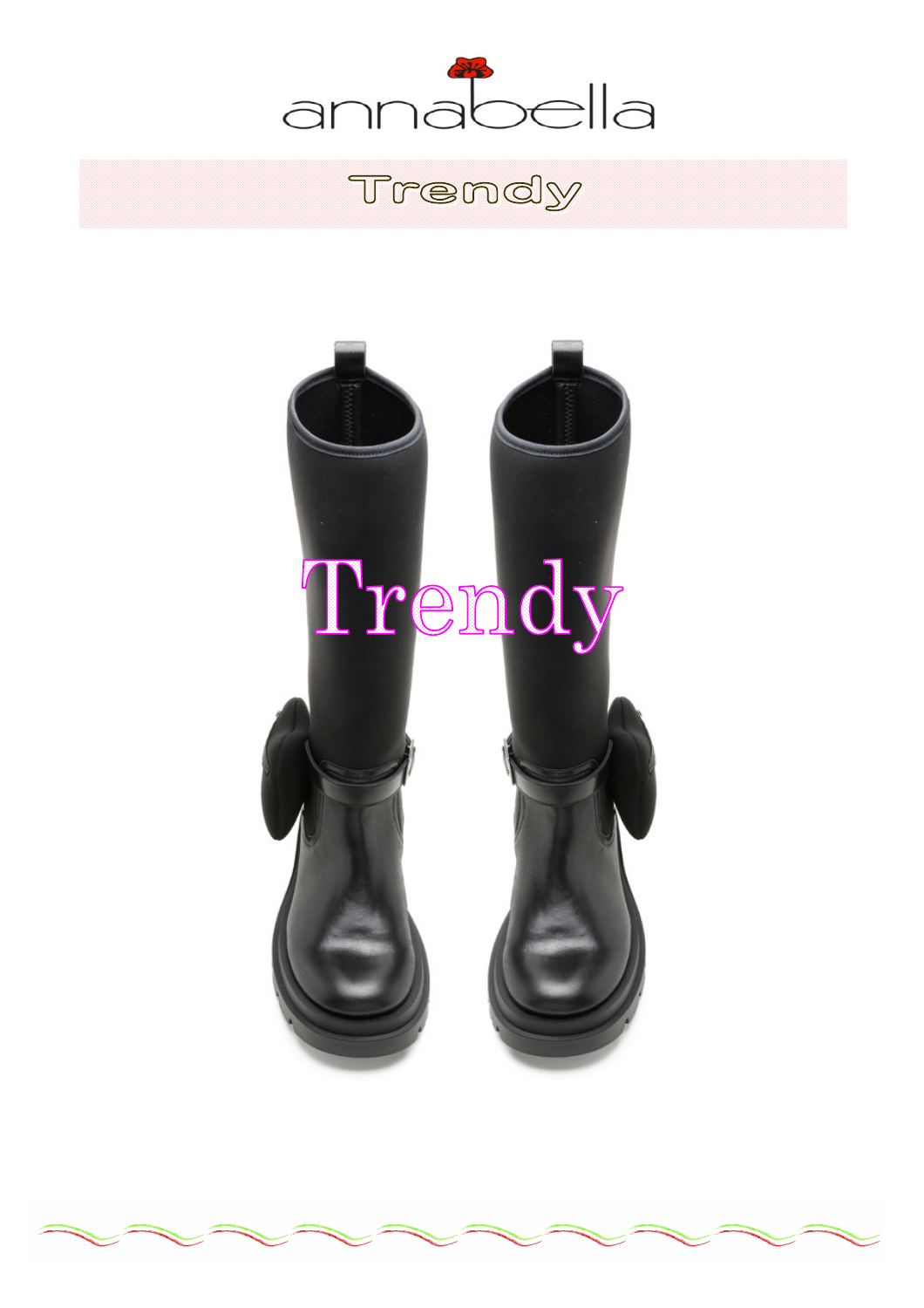

#### WOMENSWEAR **TRENDY**

WINTER **2021**

#### 8962 **DIAMANTE**

| Upper • Smoking    |  |
|--------------------|--|
| Color - 344 /NERO  |  |
| Lining • Synthetic |  |
| Sole • Synthetic   |  |
|                    |  |

#### 9007 **DIAMANTE**



| Upper · Nevada     |  |
|--------------------|--|
| Color - NERO /NERO |  |
| Lining • Synthetic |  |
| Sole • Synthetic   |  |
|                    |  |

#### 9022 **DIAMANTE**

Upper ▪ Nevada

Color ▪ NERO /NERO /NERO

Lining • Synthetic

Sole ▪ Synthetic

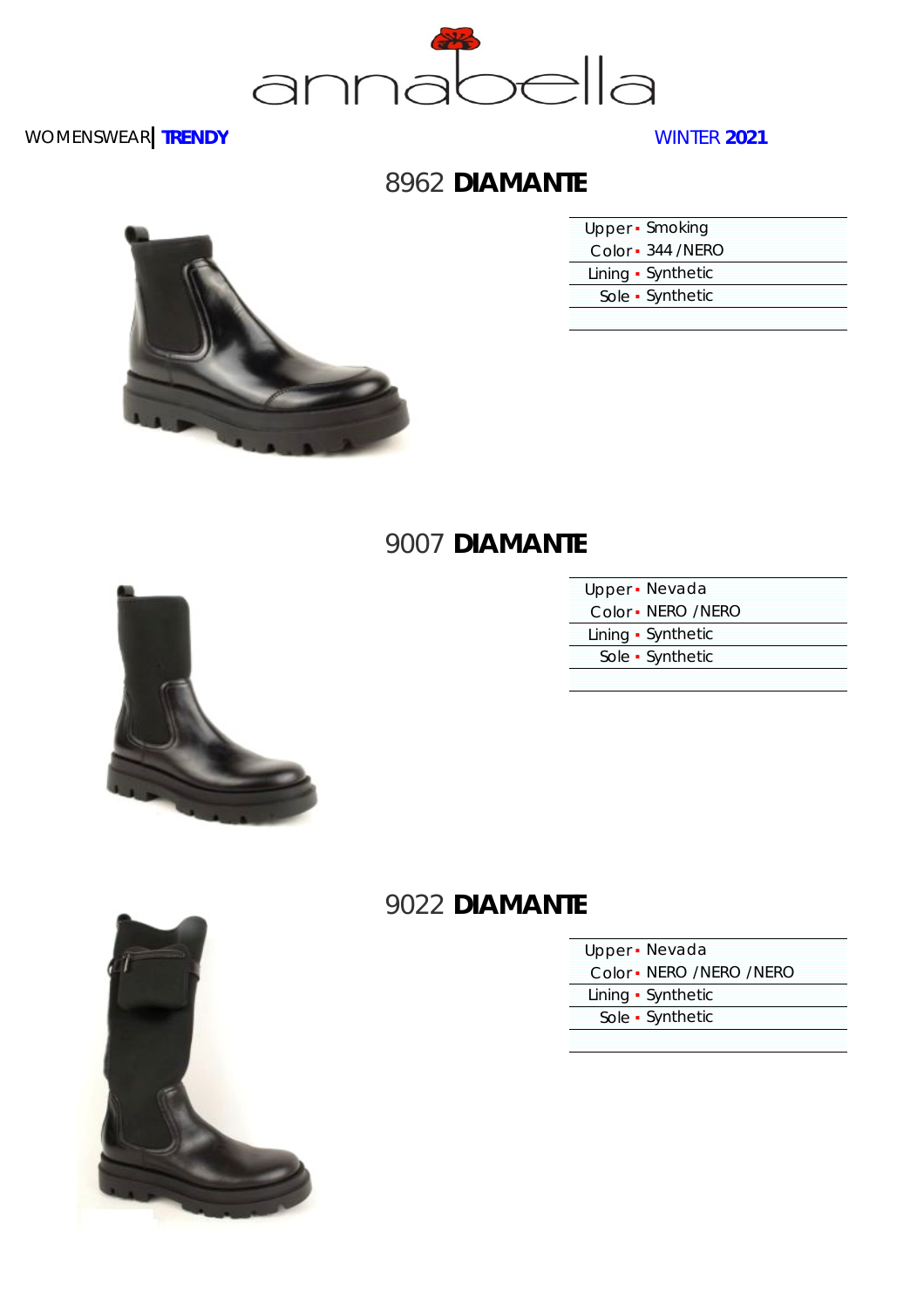

#### **9068 EBONY**

| Upper • Vitello |                    |
|-----------------|--------------------|
| Color • NERO    |                    |
|                 | Lining • Synthetic |
|                 | Sole • Synthetic   |
|                 |                    |





| Upper - Komen    |  |
|------------------|--|
| Color • 8040     |  |
| Lining · Textile |  |
| Sole • Synthetic |  |
|                  |  |

#### **ILARY** 8663



| Upper · Komen    |                  |  |
|------------------|------------------|--|
| Color - 8042     |                  |  |
| Lining · Textile |                  |  |
|                  | Sole • Synthetic |  |
|                  |                  |  |

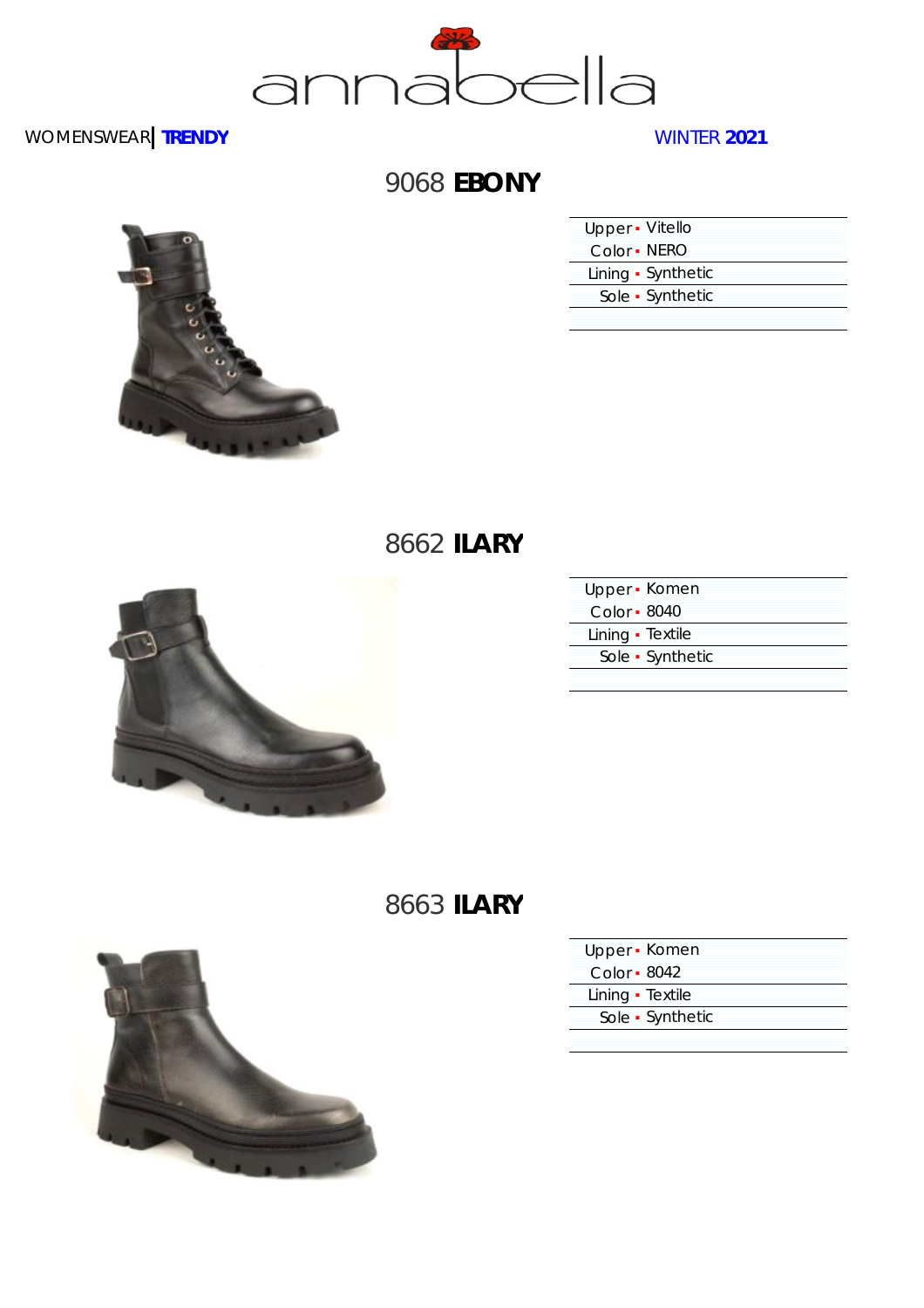

9071 **ILARY**

| Upper - Komen    |  |
|------------------|--|
| Color - 8041     |  |
| Lining • Textile |  |
| Sole • Synthetic |  |
|                  |  |

# 8639 **JENNIFER**



| Upper • Smoking  |  |
|------------------|--|
| $Color - 344$    |  |
| Lining · Leather |  |
| Sole • Tunit     |  |
|                  |  |

#### 8640 **JENNIFER**



| Upper • Smoking   |
|-------------------|
| Color $\cdot$ 344 |
| Lining • Leather  |
| Sole - Tunit      |
|                   |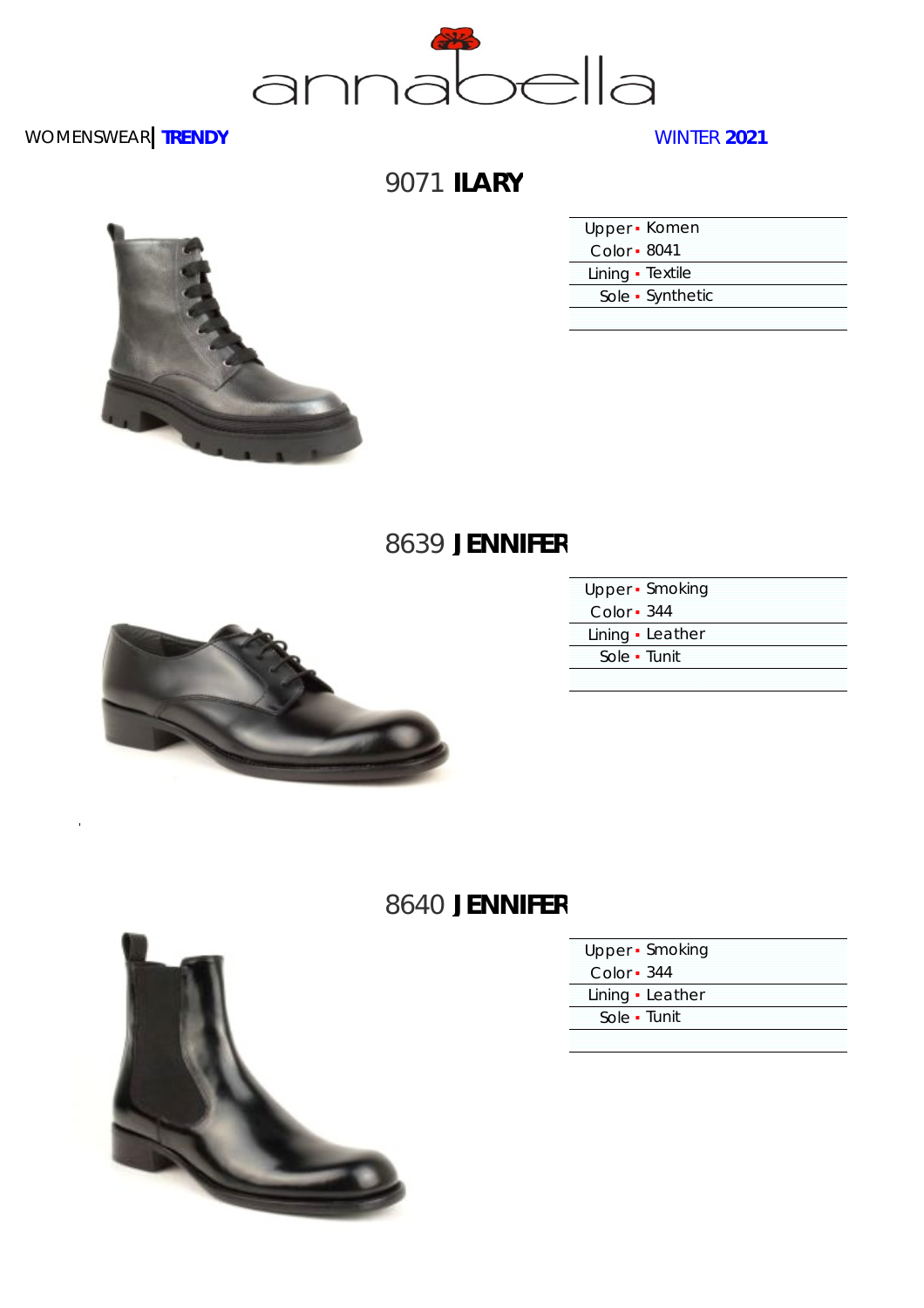

#### 9064 **JENNIFER**



| Upper • Smoking    |  |
|--------------------|--|
| Color - 344        |  |
| Lining • Synthetic |  |
| Sole - Tunit       |  |
|                    |  |

## 9519 **JUDY**



|                   | Upper - Smoking  |
|-------------------|------------------|
| Color $\cdot$ 344 |                  |
| Lining • Textile  |                  |
|                   | Sole • Synthetic |
|                   |                  |

## 9521 **JUDY**



|                  | Upper • Smoking  |
|------------------|------------------|
| $Color - 344$    |                  |
| Lining · Textile |                  |
|                  | Sole • Synthetic |
|                  |                  |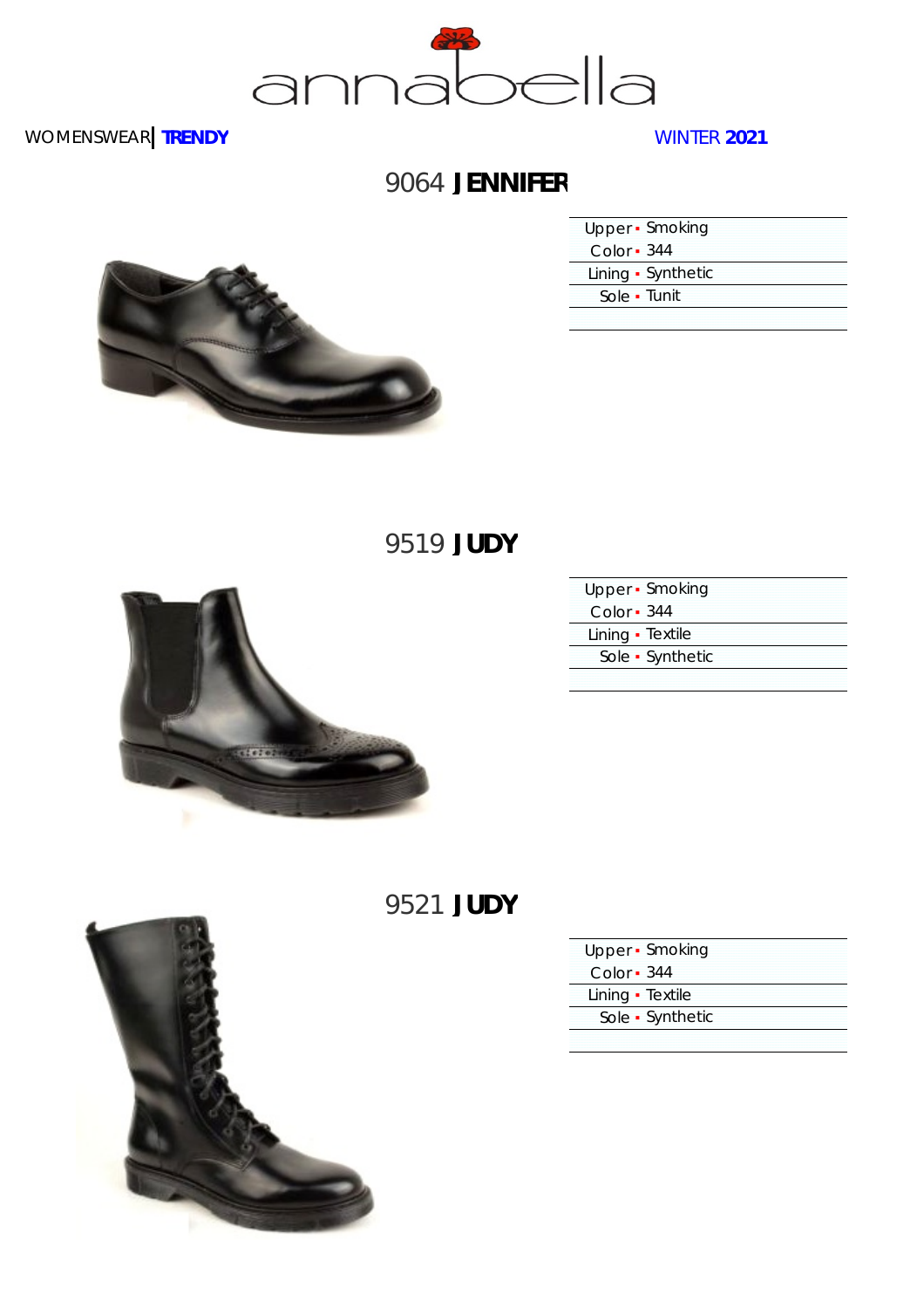

9790 **JUDY**

| Upper • Smoking  |  |
|------------------|--|
| $Color - 344$    |  |
| Lining · Textile |  |
| Sole • Synthetic |  |
|                  |  |

9859 **JUDY**



| Upper · Smoking   |  |
|-------------------|--|
| Color - 344 / G54 |  |
| Lining • Textile  |  |
| Sole • Synthetic  |  |
|                   |  |

# 8601 **KETY**



| Upper • Reg |  |
|-------------|--|
|-------------|--|

Color ▪ NERO /NERO /G20

Lining • Textile

Sole ▪ Synthetic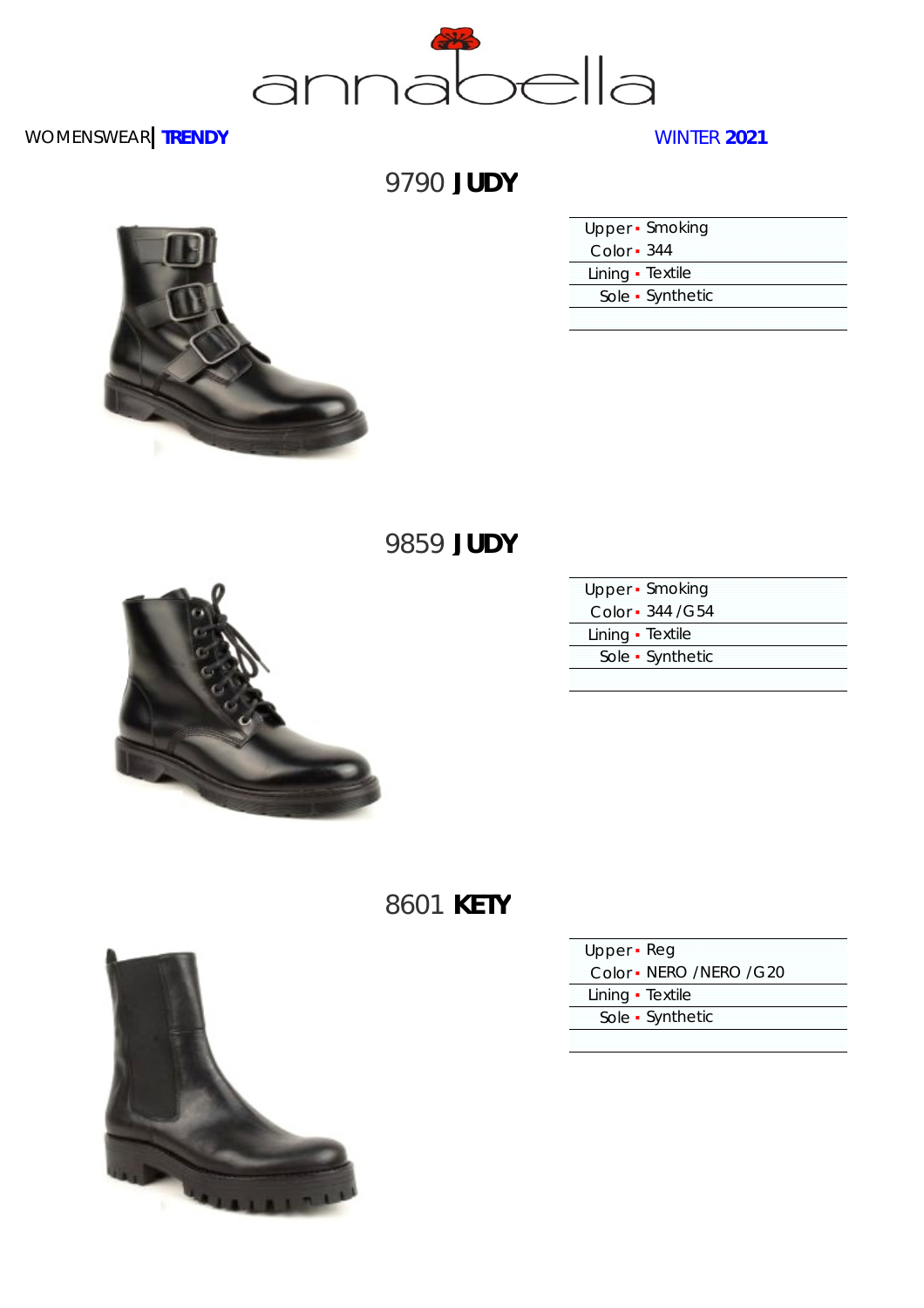

8604 **KETY**

| Upper $\cdot$ Reg |  |
|-------------------|--|
| Color • NERO      |  |
| Lining · Textile  |  |
| Sole • Synthetic  |  |
|                   |  |

8679 **KETY**



| $Upper \cdot Reg$ |  |
|-------------------|--|
| Color - NERO      |  |
| Lining • Textile  |  |
| Sole • Synthetic  |  |
|                   |  |

## 8608 **MARGOT**



| Upper • Zof |  |  |
|-------------|--|--|
|-------------|--|--|

- Color 5280
- Lining Synthetic
	- Sole Rubber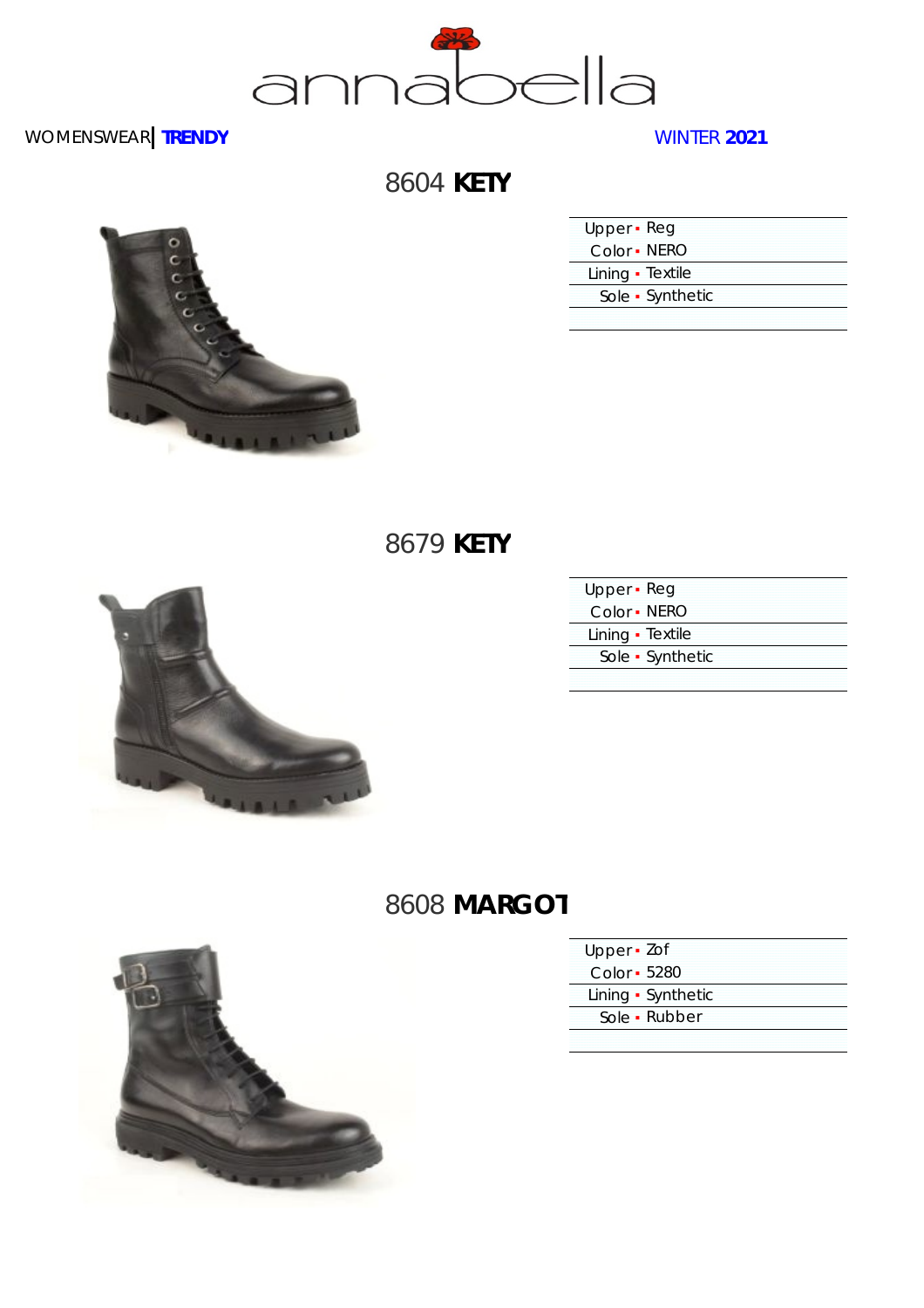

## 8635 **MARGOT**

| Upper $\cdot$ Zof  |  |
|--------------------|--|
| Color - NERO       |  |
| Lining • Synthetic |  |
| Sole • Rubber      |  |
|                    |  |

#### 8636 **MARGOT**



| Upper · Zof |                    |
|-------------|--------------------|
|             | Color - 5280 /NERO |
|             | Lining • Synthetic |
|             | Sole • Rubber      |
|             |                    |

#### 8637 **MARGOT**



|  | Upper · Zof |  |  |
|--|-------------|--|--|
|  |             |  |  |

Color ▪ NERO

Lining • Synthetic

Sole ▪ Rubber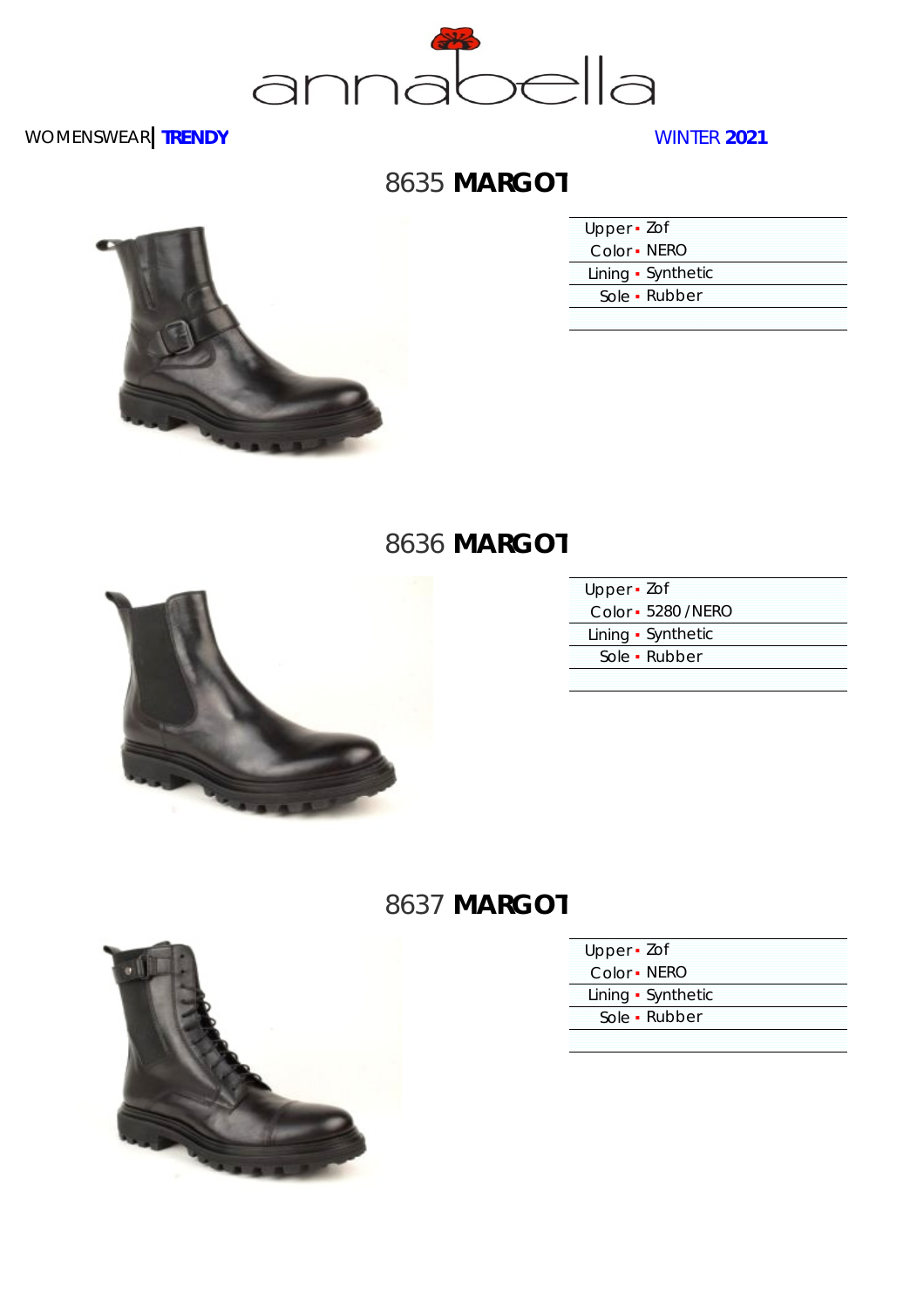

## 8660 **MEGHAN**



|               | Upper • Smoking    |
|---------------|--------------------|
| $Color - 344$ |                    |
|               | Lining • Synthetic |
|               | Sole • Synthetic   |
|               |                    |

# 8661 **MEGHAN**



|                   | Upper - Smoking    |
|-------------------|--------------------|
| Color $\cdot$ 344 |                    |
|                   | Lining • Synthetic |
|                   | Sole • Synthetic   |
|                   |                    |

# 9074 **MEGHAN**



|                   | Upper • Smoking    |
|-------------------|--------------------|
| Color $\cdot$ 344 |                    |
|                   | Lining • Synthetic |
|                   | Sole • Synthetic   |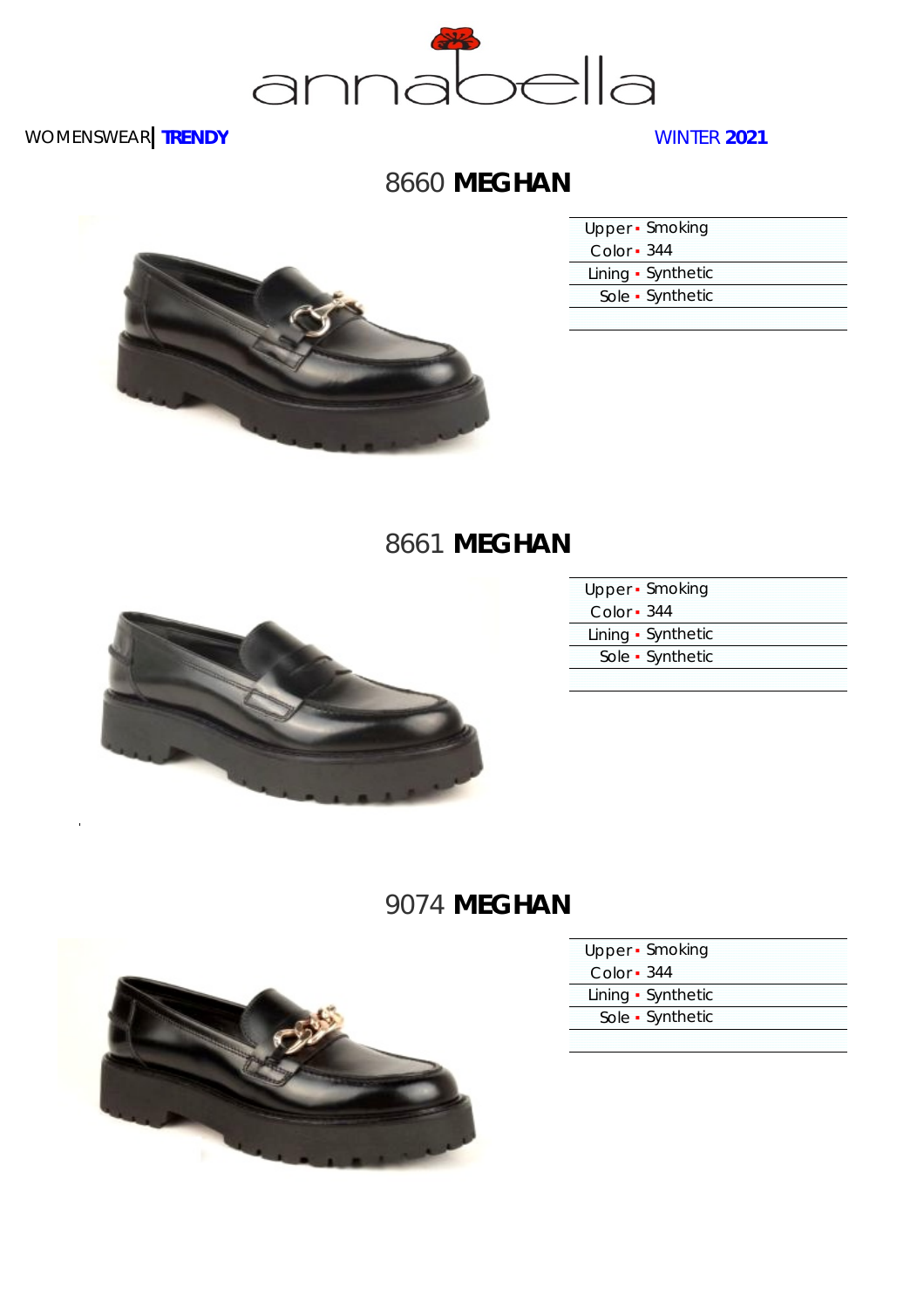

# 8671 **MIRAS**



| Upper · Vitello    |  |
|--------------------|--|
| Color - NERO /NERO |  |
| Lining • Textile   |  |
| Sole • Synthetic   |  |
|                    |  |

## 9078 **MIRAS**



| Upper - Vitello  |                  |
|------------------|------------------|
| Color • NERO     |                  |
| Lining • Textile |                  |
|                  | Sole • Synthetic |
|                  |                  |

## 9099 **MIRAS**



| Upper · Vitello  |  |
|------------------|--|
| Color - NERO     |  |
| Lining · Textile |  |
| Sole • Synthetic |  |
|                  |  |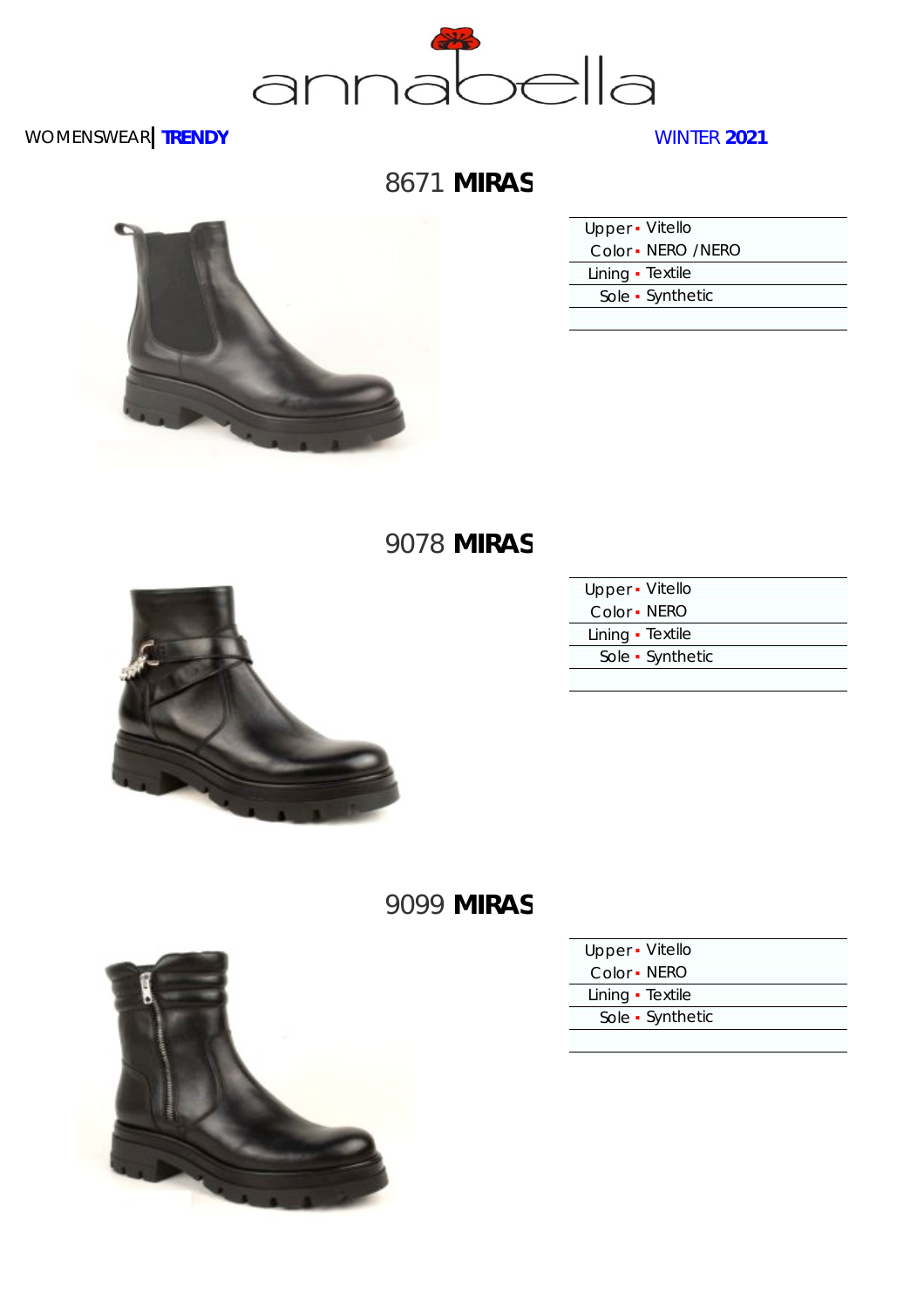

## 9100 **MIRAS**

| <b>ALABACES</b> |  |
|-----------------|--|
|                 |  |
|                 |  |
|                 |  |

| Upper • Vitello  |  |
|------------------|--|
| Color • NERO     |  |
| Lining · Textile |  |
| Sole • Synthetic |  |
|                  |  |

#### 8658 **NOEMI**



| Upper · Smoking  |  |
|------------------|--|
| $Color - 344$    |  |
| Lining • Textile |  |
| Sole • Synthetic |  |
|                  |  |

#### 8659 **NOEMI**



| Upper · Smoking |  |
|-----------------|--|
|-----------------|--|

- Color 344
- Lining Textile Sole ▪ Synthetic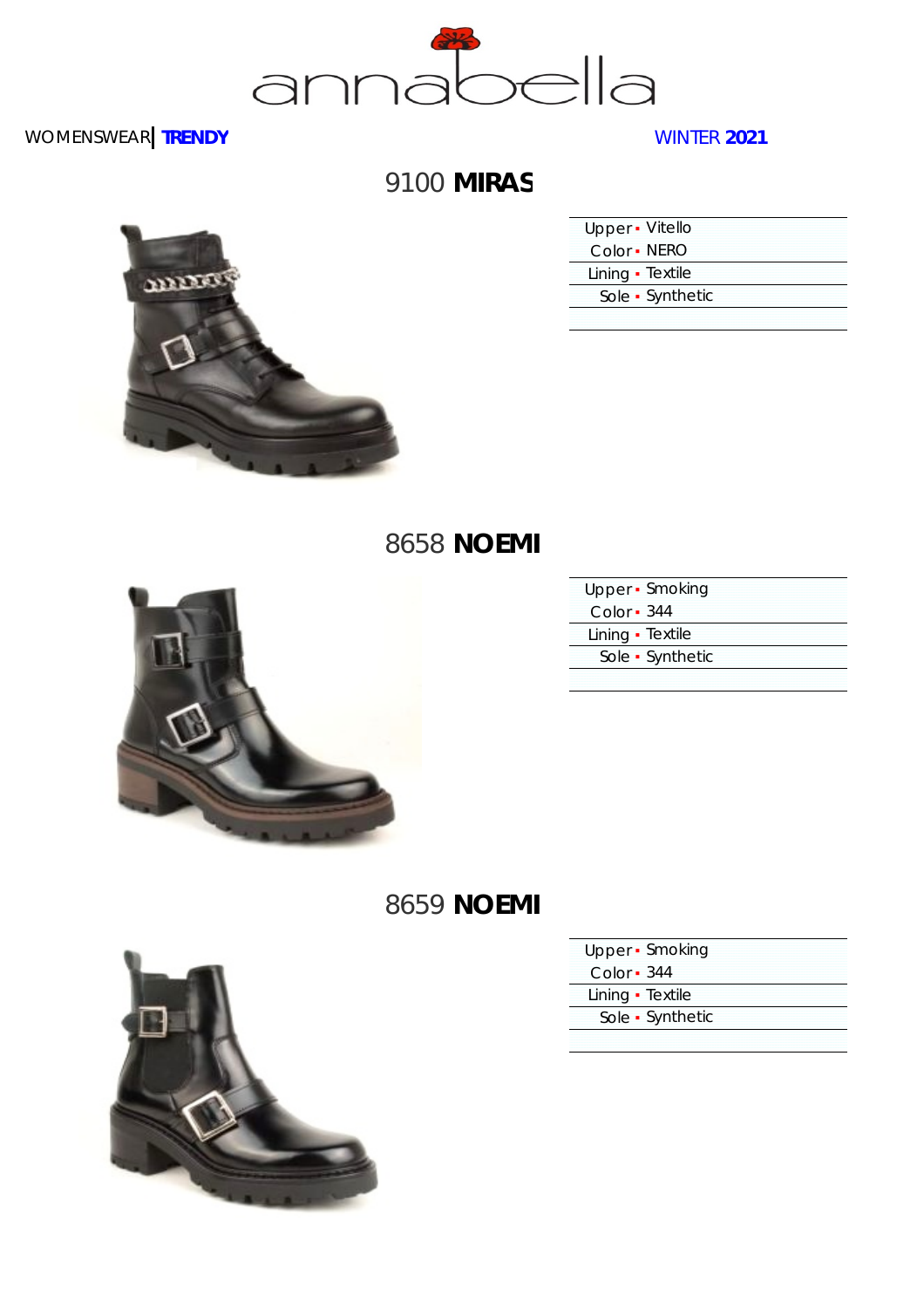

## 9070 **NOEMI**

| Upper • Smoking  |  |
|------------------|--|
| $Color - 344$    |  |
| Lining • Textile |  |
| Sole • Synthetic |  |
|                  |  |





| Upper - Vitello          |  |
|--------------------------|--|
| Color - NERO /NERO /G143 |  |
| Lining • Synthetic       |  |
| Sole • Synthetic         |  |
|                          |  |

## 8650 **SIBILLA**



| Upper - Blow        |  |
|---------------------|--|
| Color - 6260 / 4724 |  |
| Lining • Wool       |  |
| Sole • Synthetic    |  |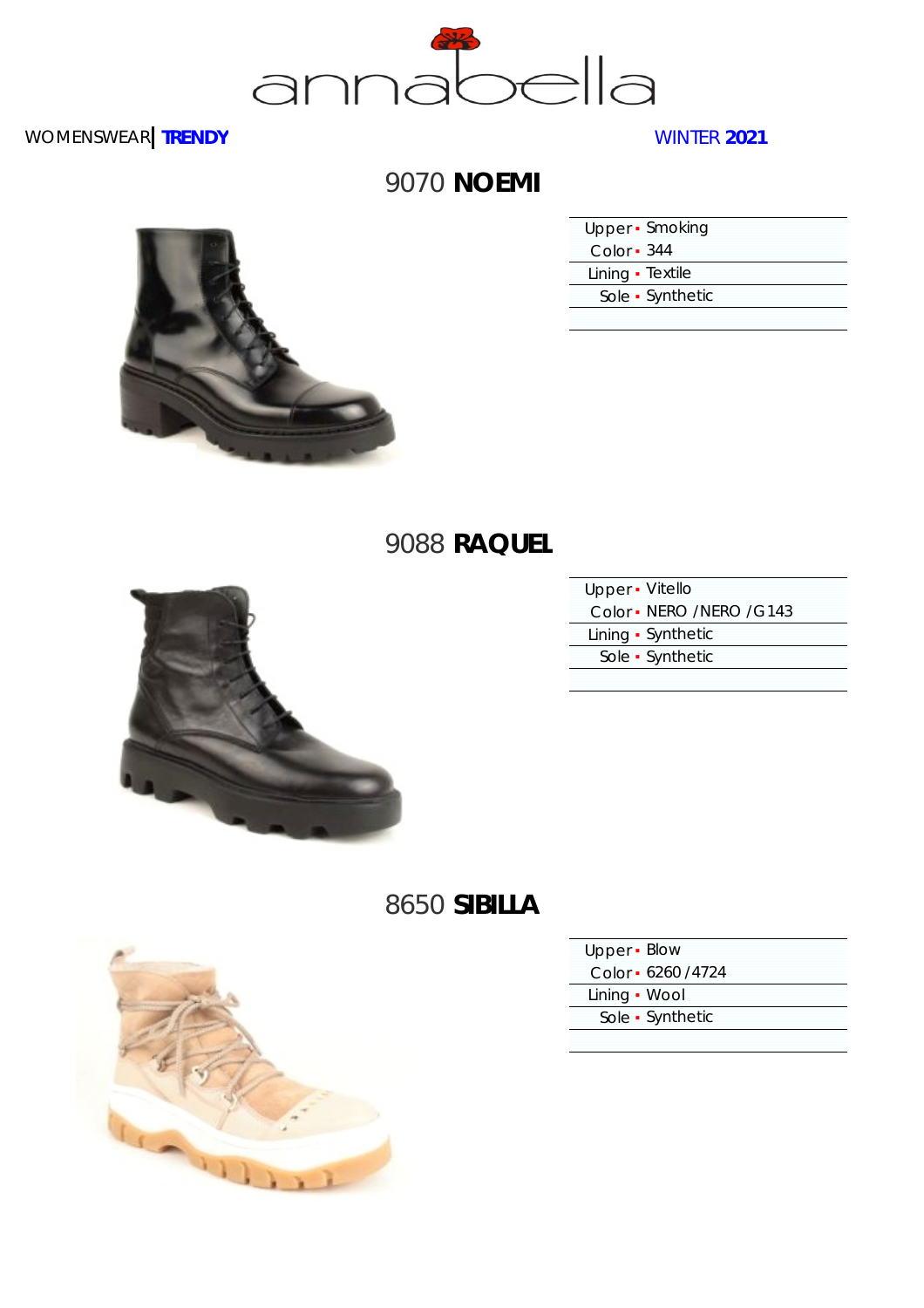

# 8619 **TANIA**

| $Upper - Lux$      |  |
|--------------------|--|
| Color - 2760 /NERO |  |
| Lining • Textile   |  |
| Sole - Tunit       |  |
|                    |  |





| Upper - Lux        |  |
|--------------------|--|
| Color $\cdot$ 2761 |  |
| Lining · Textile   |  |
| Sole • Tunit       |  |
|                    |  |

## 8621 **TANIA**

| Upper - Lux      |  |
|------------------|--|
| Color • 2762     |  |
| Lining · Textile |  |
| Sole - Tunit     |  |
|                  |  |